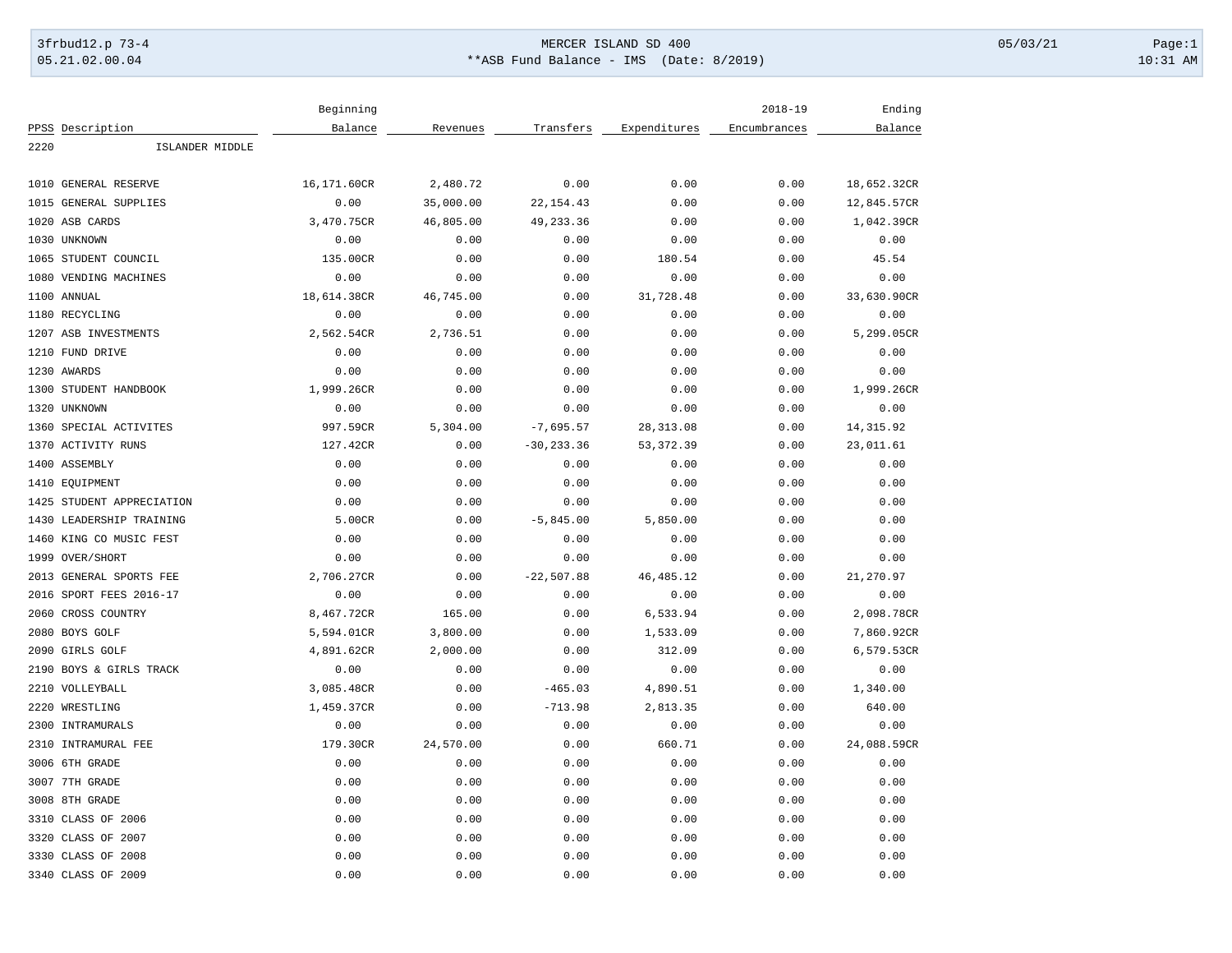## 3frbud12.p 73-4 Page:2 05.21.02.00.04 \*\*ASB Fund Balance - IMS (Date: 8/2019) 10:31 AM

|      |                                    | Beginning                       |                                 |                         |                               | $2018 - 19$              | Ending                          |
|------|------------------------------------|---------------------------------|---------------------------------|-------------------------|-------------------------------|--------------------------|---------------------------------|
|      | PPSS Description                   | Balance                         | Revenues                        | Transfers               | Expenditures                  | Encumbrances             | Balance                         |
| 2220 | ISLANDER MIDDLE                    |                                 |                                 |                         |                               |                          |                                 |
|      | 4020 CHESS CLUB                    | 0.00                            | 0.00                            | 0.00                    | 0.00                          | 0.00                     | 0.00                            |
|      | 4040 UNKNOWN                       | 0.00                            | 0.00                            | 0.00                    | 0.00                          | 0.00                     | 0.00                            |
|      | 4050 BAND OPERATIONS               | 81.10CR                         | 6,128.00                        | $-3,705.24$             | 7,738.68                      | 0.00                     | 2,175.66CR                      |
|      | 4052 MORNING JAZZ                  | 23,517.49CR                     | 10,500.00                       | 3,705.24                | 275.00                        | 0.00                     | 30,037.25CR                     |
|      | 4080 CHOIR                         | 0.00                            | 0.00                            | 0.00                    | 0.00                          | 0.00                     | 0.00                            |
|      | 4105 DANCE CLUB                    | 0.00                            | 0.00                            | 0.00                    | 0.00                          | 0.00                     | 0.00                            |
|      | 4120 DRAMA                         | 87.34CR                         | 0.00                            | $-432.36$               | 838.25                        | 0.00                     | 318.55                          |
|      | 4195 GLOBAL CITIZENSHIP            | 0.00                            | 0.00                            | 0.00                    | 0.00                          | 0.00                     | 0.00                            |
|      | 4250 MATH CLUB                     | 0.00                            | 0.00                            | 0.00                    | 0.00                          | 0.00                     | 0.00                            |
|      | 4260 ORCHESTRA                     | 0.00                            | 0.00                            | 0.00                    | 0.00                          | 0.00                     | 0.00                            |
|      | 4420 5TH GRADE ACTIVITY            | 0.00                            | 0.00                            | 0.00                    | 0.00                          | 0.00                     | 0.00                            |
|      | 4430 NATURAL HELPERS               | 4,102.80CR                      | 0.00                            | 0.00                    | 183.63                        | 0.00                     | 3,919.17CR                      |
|      | 4540 SCIENCE CLUB                  | 0.00                            | 0.00                            | 0.00                    | 0.00                          | 0.00                     | 0.00                            |
|      | 4545 ROBOTICS CLUB                 | 857.39CR                        | 0.00                            | $-3,494.61$             | 4,352.00                      | 0.00                     | 0.00                            |
|      | 4710 DESTINATION IMAGINATION       | 0.00                            | 0.00                            | 0.00                    | 0.00                          | 0.00                     | 0.00                            |
|      | 6000 PRIVATE MONEYS                | 0.00                            | 0.00                            | 0.00                    | 0.00                          | 0.00                     | 0.00                            |
|      | 6330 UNKNOWN                       | 0.00                            | 0.00                            | 0.00                    | 0.00                          | 0.00                     | 0.00                            |
|      | 6360 UNKNOWN                       | 0.00                            | 0.00                            | 0.00                    | 0.00                          | 0.00                     | 0.00                            |
|      | 6410 RED CROSS                     | 0.00                            | 0.00                            | 0.00                    | 0.00                          | 0.00                     | 0.00                            |
|      | 6430 UNKNOWN                       | 0.00                            | 0.00                            | 0.00                    | 0.00                          | 0.00                     | 0.00                            |
|      | 6510 UNKNOWN                       | 0.00                            | 0.00                            | 0.00                    | 0.00                          | 0.00                     | 0.00                            |
| 6520 | SHIFT TO SAFETY                    | 0.00                            | 0.00                            | 0.00                    | 0.00                          | 0.00                     | 0.00                            |
|      | 6700 UNKNOWN                       | 0.00                            | 0.00                            | 0.00                    | 0.00                          | 0.00                     | 0.00                            |
|      | 6705 GLOBAL GIVING                 | 0.00                            | 0.00                            | 0.00                    | 0.00                          | 0.00                     | 0.00                            |
|      | 6710 WA CULTURAL EXCHANGE          | 0.00                            | 0.00                            | 0.00                    | 0.00                          | 0.00                     | 0.00                            |
|      | 6720 UNKNOWN                       | 0.00                            | 0.00                            | 0.00                    | 0.00                          | 0.00                     | 0.00                            |
|      | 6780 WORLD OUTSIDE MY SHOES        | 0.00                            | 0.00                            | 0.00                    | 0.00                          | 0.00                     | 0.00                            |
|      | 6785 MIYFS                         | 0.00                            | 0.00                            | 0.00                    | 0.00                          | 0.00                     | 0.00                            |
|      | 6820 MAKE A WISH FOUNDATION        | 0.00                            | 0.00                            | 0.00                    | 0.00                          | 0.00                     | 0.00                            |
|      | 6825 FREE THE CHILDREN             | 0.00                            | 0.00                            | 0.00                    | 0.00                          | 0.00                     | 0.00                            |
|      | ---- *ISLANDER MIDDLE              | 99,113.43CR                     | 186, 234. 23                    | 0.00                    | 196,060.86                    | 0.00                     | 89,286.80CR                     |
|      | ---- *Restricted for Fund Purposes | ================<br>99,113.43CR | ---------------<br>186, 234. 23 | ===============<br>0.00 | ===============<br>196,060.86 | ----------------<br>0.00 | ================<br>89,286.80CR |
|      | ---- *Associated Student Body Fund | 99,113.43CR                     | 186, 234. 23                    | 0.00                    | 196,060.86                    | 0.00                     | 89,286.80CR                     |